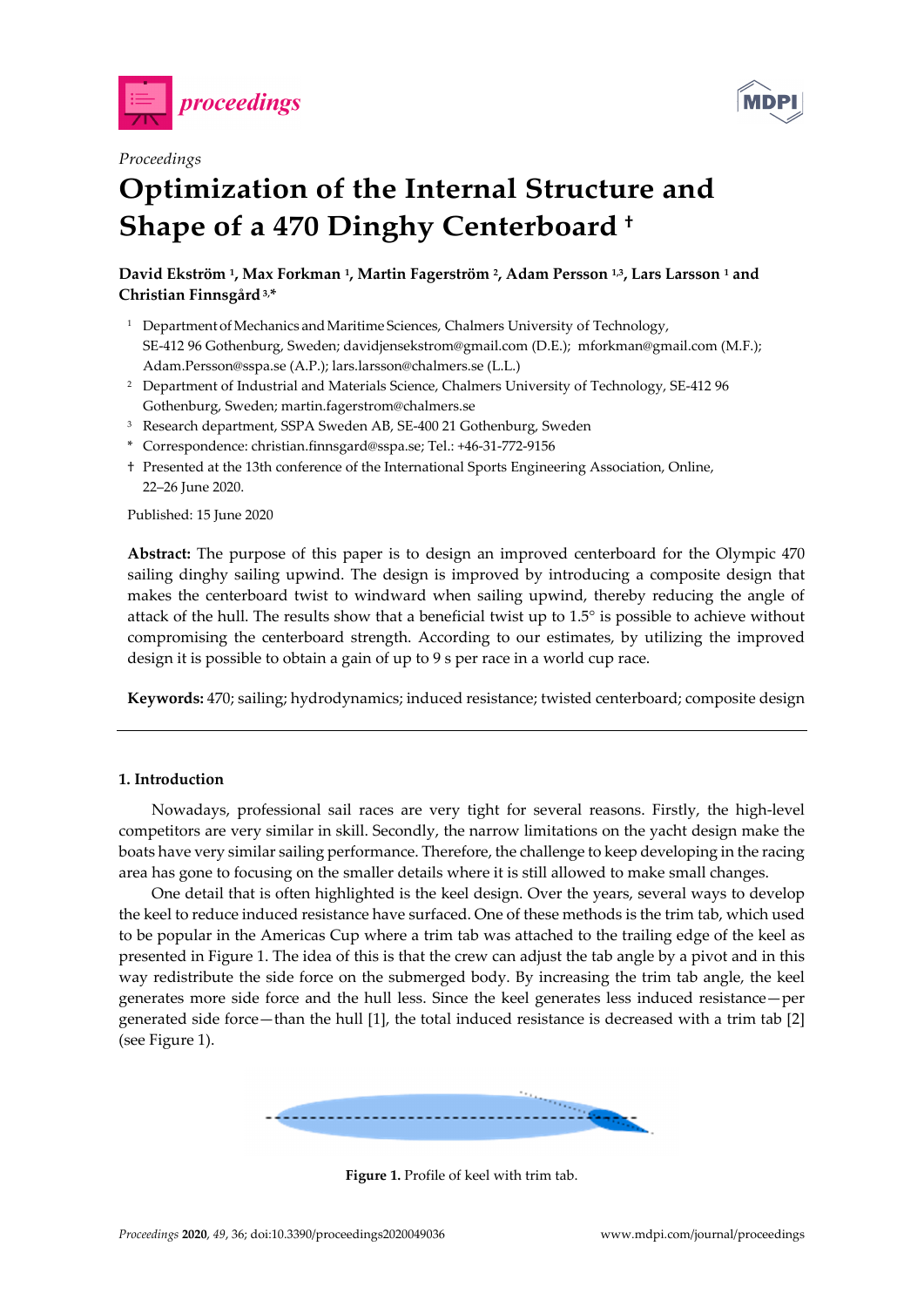Inspired by this, this paper investigates the possibilities of reducing the induced resistance on the 470 dinghy which uses a centerboard and not a keel. With a smart composite design, where asymmetry in the layup creates a bending-twisting coupling, it is possible to obtain a centerboard that twists slightly to windward during upwind sailing, reducing the leeway angle of the hull. The induced resistance is then reduced in the same way as for the trim tab.

The purpose of this paper is to design an improved centerboard for the Olympic 470 sailing dinghy sailing upwind.

#### **2. Background, Centerboard Dimensions, and Materials**

The dimensions of the 470 centerboard follow the 2016 international class rules [3] from World Sailing (see Figure 2). The dashed area inside the centerboard contour should be a constant thickness between 20 and 24 mm, whereas the remaining area may have a varying thickness.



**Figure 2.** Dimension constraints on the centerboard [3]. Red numbers and lines show the five sector partitioning described in Section 3.

For the non-predetermined parameters, the important ones, in regards of performance, are:

- Centerboard depth: for a predetermined lift, the induced resistance is reduced with a larger depth (compare Figure 6.4 and 6.5 in [4]);
- Centerboard nose and tail: optimum shape of the nose is a parabolic shape [5] and the tail shall be slender to avoid flow separation (which causes increase resistance) from occurring [2];
- Centerboard material.

For competitive sailing of the 470 sailing dinghy, the class rules require the centerboard to be made from wood, plywood, polyester reinforced with glass fiber, epoxy reinforced with glass fiber, plastic foam or any combination of these [3]. Generally, centerboards are constructed using either some composite material or wood. However, composite materials are becoming increasingly dominant, both to reduce weight and to enable customized design with more design freedom. The layup configuration (reinforcement orientation in each layer of the laminated composite) of the composite may be designed to obtain beneficial anisotropic properties, such as a bending-twisting coupling, for more specific applications.

The most commonly used glass fiber material is E-glass as it offers great strength properties and forming capabilities. An alternative to E-glass is S-2 glass, designed to provide even greater strength properties. As the interest of the current study is to utilize maximum strength of the material to achieve a maximum twist, high strength materials are desirable. In this study, E-glass and S-2 glass are compared against each other (for mechanical properties see [6,7]).

For the core material, the material to be used is the polymer foam Divinycell H45, with mechanical properties as presented in [8].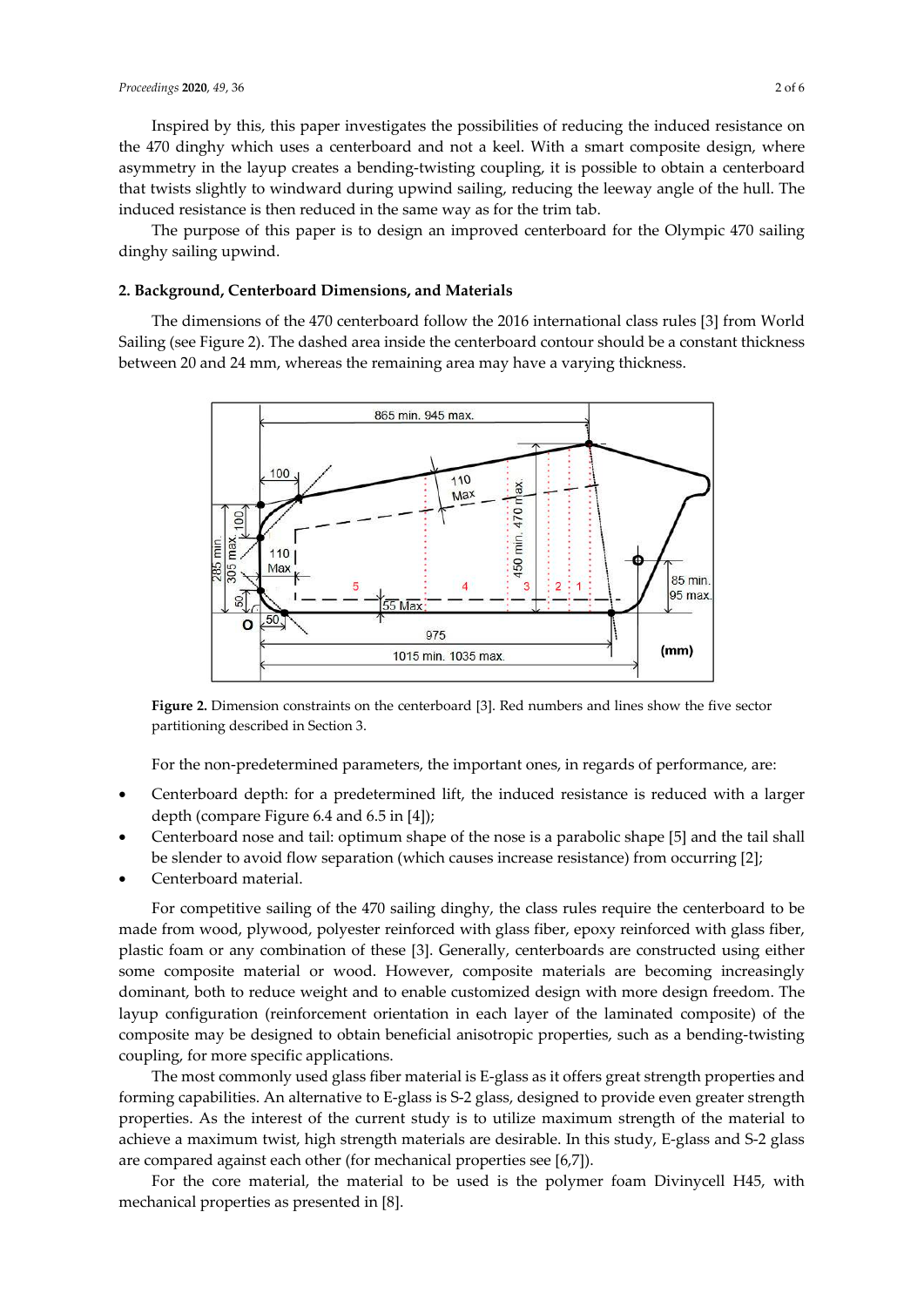#### **3. Design of Internal Structure for Optimal Twist**

In composites it is possible to make the component twist when subjected to a bending moment [9]. This is achieved by having an asymmetric orientation of fibers—reinforcements on either side of the main bending axis. This way, the twisting of the centerboard may be maximized by adjusting the choice of laminate material and the orientation of the laminate plies. As a majority of the deformation consists of bending, a way of interpreting the twist angle from this deformation must be defined. The displacement along the z-axis of the leading and trailing edge are denoted as ΔL and ΔT, respectively (see Figure 3). The twist angle,  $\alpha$ , is then defined as  $\alpha = \tan^{-1}\left(\frac{\Delta L - \Delta T}{b}\right)$ , where *b* is the centerboard chord (along the y-axis).



**Figure 3.** Definition of centerboard twist.

The maximum twist is obtained by optimizing the laminate material and orientation in the centerboard according to the load case of sailing. At the same time the laminate material and orientation must be designed so as to withstand the load case of righting which is the most severe load case in regard to sail racing and hence puts the highest restrictions on the centerboard strength. The challenge is to find a compromise between these two laminate designs since the load case of righting is somewhat contradictory to the twisting design.

The load case of upwind sailing is defined by the external pressure field on the centerboard from the incoming flow. This pressure field is determined by simulating the 470 dinghy in the fluid software STAR CCM+. The sailing conditions are based on 470 sail statistics [10], as well as research on the sailing behavior with similar hull shapes [1], which results in a leeway angle of 5° and a speed of 5.7 knots, at around 3 m/s wind speed. The leeway angle is defined as the angle between the hull centerline and the direction of motion.

The load case of righting is expected to occur in the case of capsizing. The sailors then flip the boat over by applying their weight at the end of the centerboard to induce a moment big enough to flip the sailing dinghy, thus righting it. This load constrains the dimensions of the composite, more specifically, the thickness of the laminate with corresponding core dimensions. In the case of righting, the centerboard may be approximated as a cantilever beam subject to a point load P. The maximal bending moments *M* and corresponding shear forces *T* are given by:  $M_{MAX} = PL$  and  $T_{MAX} = P$ , where *L* (945 mm) is the depth of the centerboard and *P* is 1 kN (body weight of 100 kg). The laminates have to withstand these moments ( $M_{MAX}$  = 945 Nm) and the core has to withstand these shear forces  $(T<sub>MAX</sub> = 1 kN)$ . This load case will put the highest restrictions on centerboard strength

In order to simulate the deformation, the core and the two laminates are modeled separately in CATIA V5 and then imported to ABAQUS CAE where the layup, finite element discretization, and loads and boundary conditions are defined before solving the finite element problem. Here, contact surfaces are defined and constrained together using tie constraints. The upper part of the centerboard is constrained by a fixed boundary condition, representing the hull of the dinghy. The lower part of the centerboard is constrained by the load case of sailing by mapping the pressure field obtained from STAR CCM+ on the model in ABAQUS. The ABAQUS deformation simulation considers a safety factor of 1 in the failure analysis and the analysis is performed using the Hashin criterion [11].

The investigation shows that a non-uniform composite configuration using S-2 glass laminates gives the largest twist while still providing sufficient safety margins for failure in the righting load case. The optimal layup orientation, Θ, is given as a positive and negative rotation around the z-axis in Figure 3 (unsymmetrical layup to make the centerboard twist).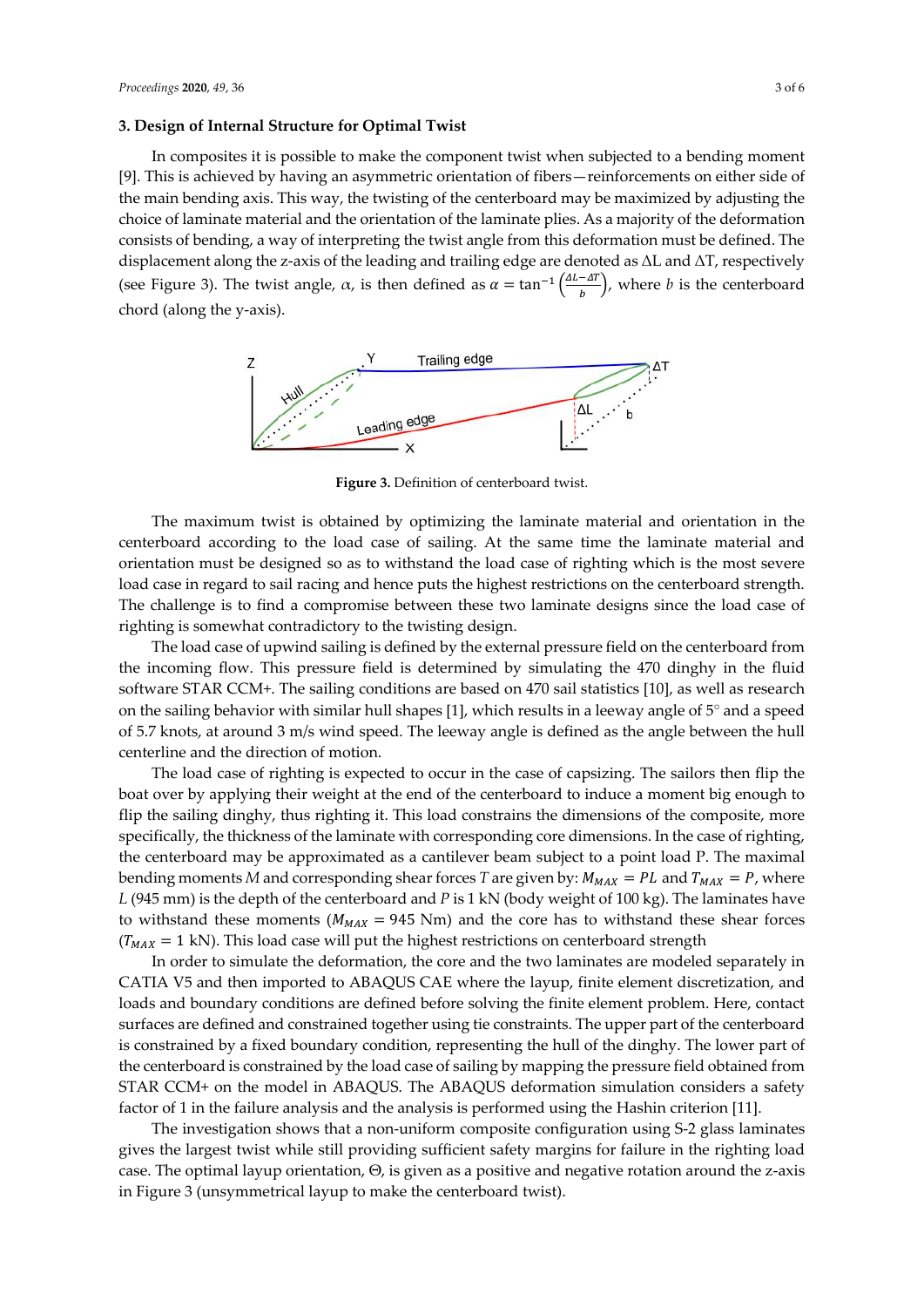The centerboard is partitioned in five sectors from the top (the hull) to the bottom (see Figure 2) and four plies (laminate thickness =  $4 \times 0.125 = 0.5$  mm) are used.

Table 1 shows *Θ* for each of the plies in the five sectors. The max twist angle is found to be 1.435° and the centerboard is close to the failure limit. To reach a safety factor of 2, the investigation shows that eight plies are needed, which gives a somewhat altered *Θ* scheme and a maximal twist of 0.81°.

**Table 1.** The optimal layup orientation for the four plies in each partitioning of the centerboard.

| $1$ (top) |  |                                                               | 5 (bottom) |
|-----------|--|---------------------------------------------------------------|------------|
|           |  | $\Theta$ ° plies 281/72/281 282/71/281 282/71/281 282/141/281 | 284        |

#### **4. Analysis of Performance from Twist, Method, and Results**

#### *4.1. Sail Performance*

In order to understand the impact of twist on sailing performance, the initial performance of the dinghy needs to be investigated. In the initial state of the dinghy during upwind sailing, the side force generated by the submerged body is equal to the side force generated by the sail [4]. When the centerboard starts to twist, it starts to generate more side force. As a result, the hull will generate less side force in order for the submerged body to still be in equilibrium with the side force from the sails. As stated in the introduction, it is the side force redistribution that reduces the induced resistance. Since the magnitude of the generated side force of the submerged body depends on the leeway angle, the reduction of the induced resistance can be determined by computing the side force for the 470 dinghy with the twisted centerboard at 5° and 3° of leeway and interpolating to the leeway angle that gives the same side force as the original centerboard at 5°. This turned out to be 4.32°, and a new computation of the total drag was made at this angle. The new total drag was then compared with the original one at 5° and a reduction of 0.8% was found (see Tables 2 and 3).

| <b>Dinghy Position</b>                         | Side Force (N) |
|------------------------------------------------|----------------|
| Dinghy with twisted centerboard, leeway 5°     | 1072.74        |
| Dinghy with twisted centerboard, leeway 3°     | 801.5          |
| Dinghy with Original centerboard, leeway 5°    | 979.97         |
| Twisted centerboard interpolated, leeway 4.32° | 982.35         |

**Table 2.** Side forces for different dinghy leeway angles.

| <b>Table 5.</b> Total reduced drag. |                                |        |  |  |  |  |
|-------------------------------------|--------------------------------|--------|--|--|--|--|
| <b>Dinghy Position</b>              | Total Drag $(N)$ Diff. $(\% )$ |        |  |  |  |  |
| Original centerboard, leeway 5°     | 185.61                         |        |  |  |  |  |
| Twisted centerboard, leeway 4.32°   | 184.12                         | $-0.8$ |  |  |  |  |

**Table 3.** Total reduced drag.

By determining the relation between the total drag and speed of the dinghy, the reduced drag of 0.8% can be translated to an increased velocity of 0.4% which results in a gain of up to 9 s when applying it to a 470 sail race [10].

#### *4.2. Parametric Twist Study*

It is of interest to analyze how much the total drag could be reduced, considering no limitations on the internal structure, in order to evaluate the total effect from the deformed twist. This is done by carrying out a parametric twist study and comparing the parametric results with the deformed twist from ABAQUS. This study determines the reduced drag following the same calculation process as described in Section 4.1 where the reference side force for the interpolation is equal to the side force generated by the dingy using an original centerboard with a 5° leeway angle as presented in Table 3. The twist is considered linear with no bending from 0 to 10° within steps of 2° and the reduced drag is determined as shown in Figure 4. The study shows that the optimal twist is around 8° where the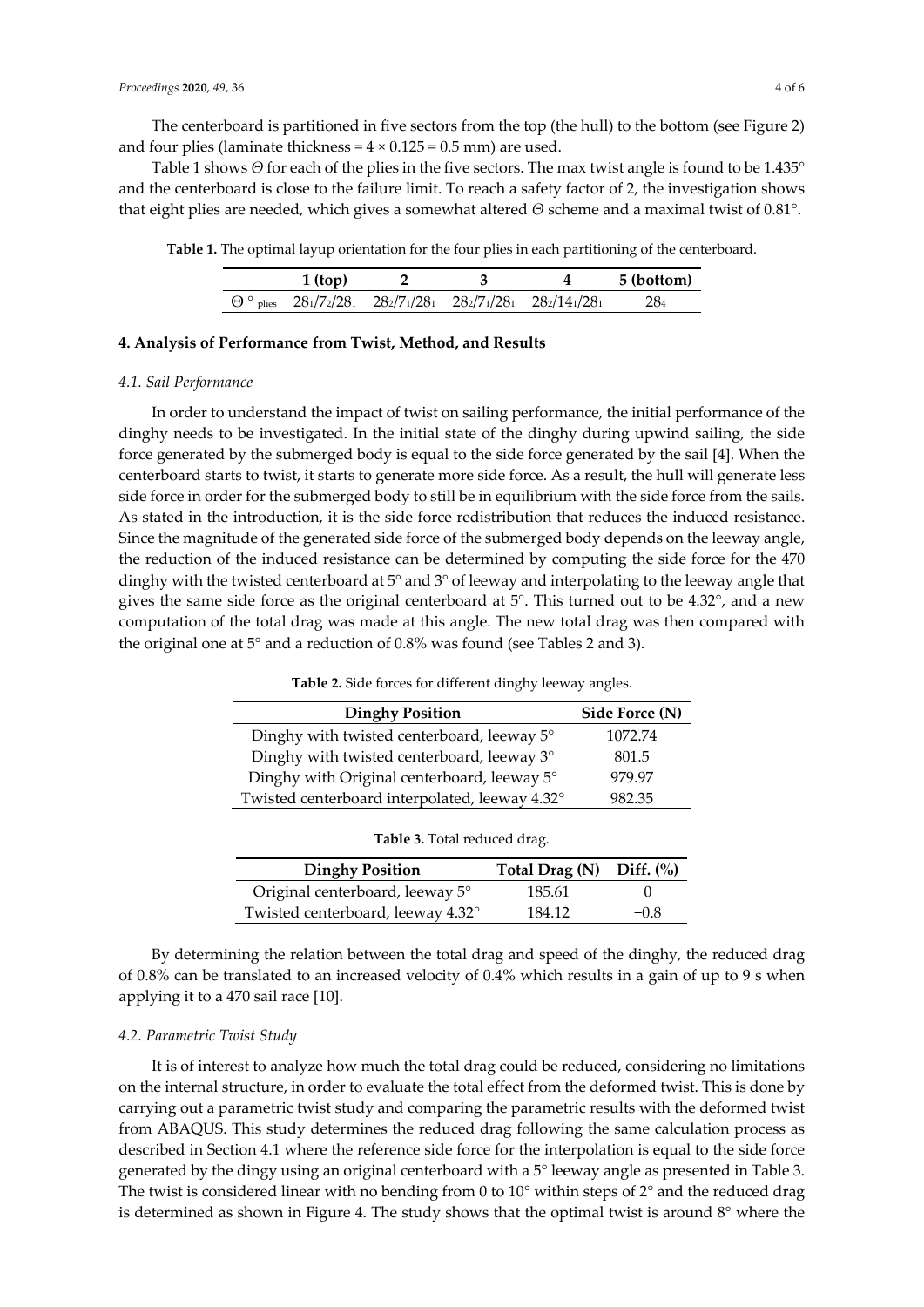total drag is reduced by 1.42%. Figure 4 shows that more than half of the reduction in drag is obtained at 2° of twist and then the reduction speed slows down. After 8°, the drag on the centerboard increases more than the drag on the hull decreases. This results in a lower reduction of the total drag.



**Figure 4.** Parametric twist study.

## **5. Conclusions**

The purpose with this paper was to design an improved centerboard for the Olympic 470 sailing dinghy upwind by introducing a composite design that makes the centerboard twist to windward. In addition to this, it was investigated how large twist is achievable by optimizing the internal structure, such as composite layup orientation and thickness. By optimizing the internal structure, a twist of 1.435° at most was achieved. This resulted in a predicted velocity gain of 0.4% when sailing upwind equivalent to a maximum time gain of 9 s in a real race case which corresponds to an advance of one or several positions. This states that the twist provides beneficial properties in relation to a straight centerboard. Comparing the achieved results to the parametric twist study, it can be seen that if the twist could be around four times larger, the reduction in drag would be twice as large. However, the parametric twist study assumes a linear twist which is far from the real case and the comparison shall therefore be considered carefully.

**Acknowledgments:** The authors thank financial support from Chalmers Sports and Technology through the Area of Advance Materials Science, and SSPA Sweden AB is gratefully acknowledged.

**Conflicts of Interest:** The authors declare no conflicts of interest.

## **References**

- 1. Lindstrand Levin, R. Strongly Coupled Performance Prediction for Sailing Yachts Based on CFD. Licentiate Thesis, Department Shipping and Marine Technology, Chalmers University of Technology: Göteborg, Sweden, 2016.
- 2. Van Oossanen, P. America's Cup Yachts–Recent Design Developments, Journal: RINA. 2003. Available online: https://www.oossanen.nl/beheer/wp-content/uploads/2012/01/petervanoossanen\_-\_americas\_cup\_ yachts - recent design developments.pdf (accessed on 18 November 2019).
- 3. *International 470 Class Rules 2016*; World Sailing: London, UK, 2016.
- 4. Larsson, L.; Eliasson, R.; Orych, M. *Principles of Yacht Design*; Bloomsbury Publishing: London, UK, 2014.
- 5. Marchaj, C.A. *Sailing Theory and Practice*; Adlard Coles Limited: Southampton, UK, 1982.